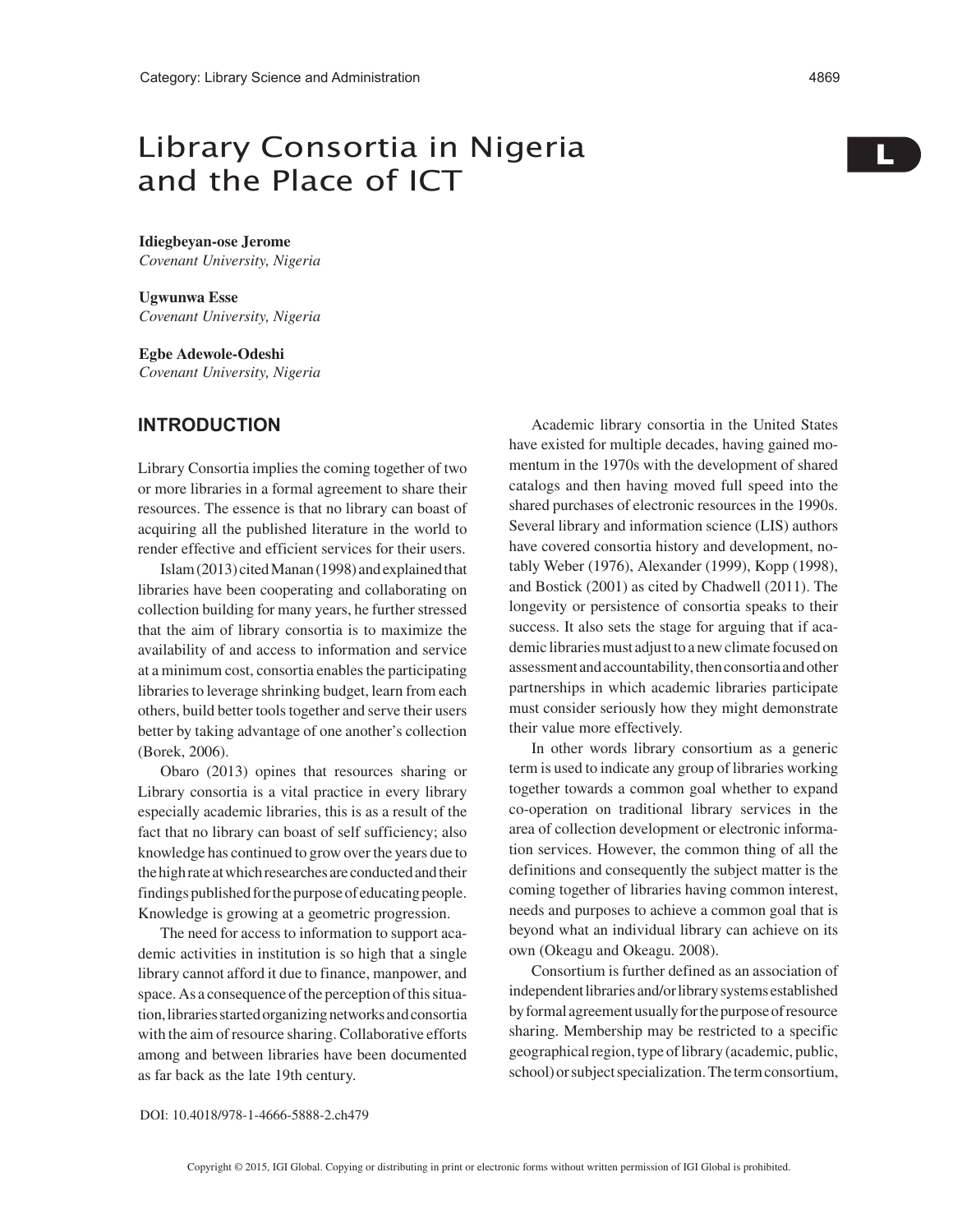networking, resource sharing, co-operation and partnerships are used inter-changeably to refer to strategic alliances amongst libraries with the aim of meeting the demands of clients for services that are delivered faster and reliably (Nwegbu, Echezona, and Obijiofo 2011).

# **BACKGROUND**

library consortium is a group of two or more libraries that have agreed to cooperate with each other in order to fulfil certain similar needs, usually resource sharing. Cooperation among libraries which is not a new concept according to Sanni and Igbafe (2004) is an imperative for resources sharing and networking among libraries for the provision of qualitative library services especially in Nigeria being a developing nation like other African countries where development is in a very abysmal state. Traditionally, library cooperation meant sharing collection in some ways but is could as well include sharing of services, or of processes such as joint cataloguing of materials, or staff and user training.

Breeding (2013) is of the view that the key principle of resource sharing, centers on enabling libraries to provide access for their patrons to materials beyond their immediate local collection. Some involve reciprocal agreements where libraries make some or all of their collections available on request to patrons affiliated with cooperative partner institutions; others, where libraries or other organizations supply materials for a fee. Technology plays an essential role in support of resource sharing. Libraries depend on various types of automation systems to manage their collections, and other layers of infrastructure are needed to enable broader exchange of resources among libraries and their patrons.

In this age of information explosion, there is no library however big it may be, that has all it takes to satisfy all the needs of its users and this is due to various constraints. Okeagu and Okeagu (2008) submitted that African libraries have realized that no matter how they are well funded, it is still very difficult to acquire all the materials needed by their patrons. In view of this fact, partnership and co-operation at local, national and international levels have become inevitable for all libraries. Townley (1992) in his work on college library consortia in the United States of America acknowledged that a college library alone cannot afford enhanced collections in more than a few subject areas but by

banding together, college library collections can form a virtual research library to the benefit of faculty and students at all participating institutions. The concept of library consortium has developed as a result of the aspirations of libraries to reach out to more users and to satisfy their information needs from time to time. Consortium of libraries is well known for sharing of resources all over the world. Information explosion, emergence of Internet and particularly World Wide Web as a new medium of information storage and gateway makes the consortium of libraries come more into sight than before.

# **MAIN FOCUS OF THE ARTICLE**

# **History of Library Consortia**

According to Folorunso and Folorunso (2010) there is no particular date that can be cited as the beginning point of library consortium, the concept of consortium as an association or partnership has long been a tenet of librarianship. Consortia (p1ural) or consortium (singular) literarily means fellowship. Homogeneously, the term "consortia" can be translated to mean alliance, collaboration, co-operation or partnership. A library consortium is a group of two or more libraries that have agreed to cooperate with each other in order to fulfil certain similar needs, usually resource sharing.

# **Library Consortia in Africa**

Alema and Antwi (2002) submitted that the most vigorous and successful development of library consortia has occurred in South Africa. While there were some cooperative library initiatives prior to 1990, it was during the period from 1992 to 1999 that saw the most significant advances, although some consortia may have been more "conceptual" and less operational. A study completed in 2002 shows that by the turn of the century, however, there were only a few functioning consortia in Africa, this despite serious efforts among African universities in particular to foster library cooperation through the Association of African Universities (AAU) and with support of the International Development Research Center. Examples of such are South African Bibliographic and Information Network (SABINET), CAPE Libraries Cooperatives (CALICO), Eastern